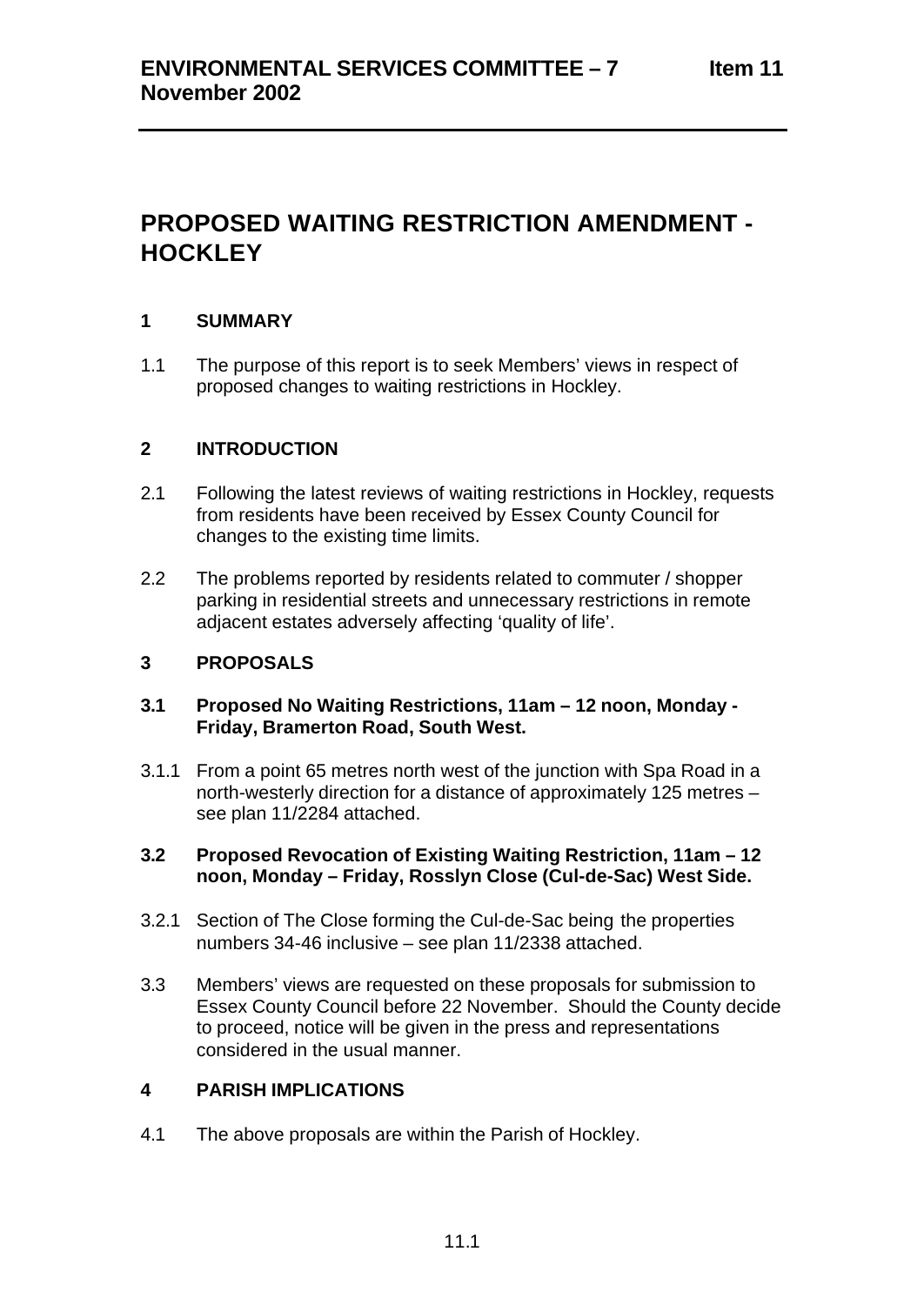# **9 RECOMMENDATION**

It is proposed that the Committee **RESOLVES**

To give views in respect of the two proposals contained in this report.

Roger Crofts

Corporate Director (Finance & External Services)

\_\_\_\_\_\_\_\_\_\_\_\_\_\_\_\_\_\_\_\_\_\_\_\_\_\_\_\_\_\_\_\_\_\_\_\_\_\_\_\_\_\_\_\_\_\_\_\_\_\_\_\_\_\_\_\_\_\_\_\_\_\_

## **Background Papers:**

Letter from Essex County Council dated 10 October 2002.

For further information please contact Roger Crofts on:-

Tel:- 01702 546366 (ext.3001) E-Mail:- roger.crofts@rochford.gov.uk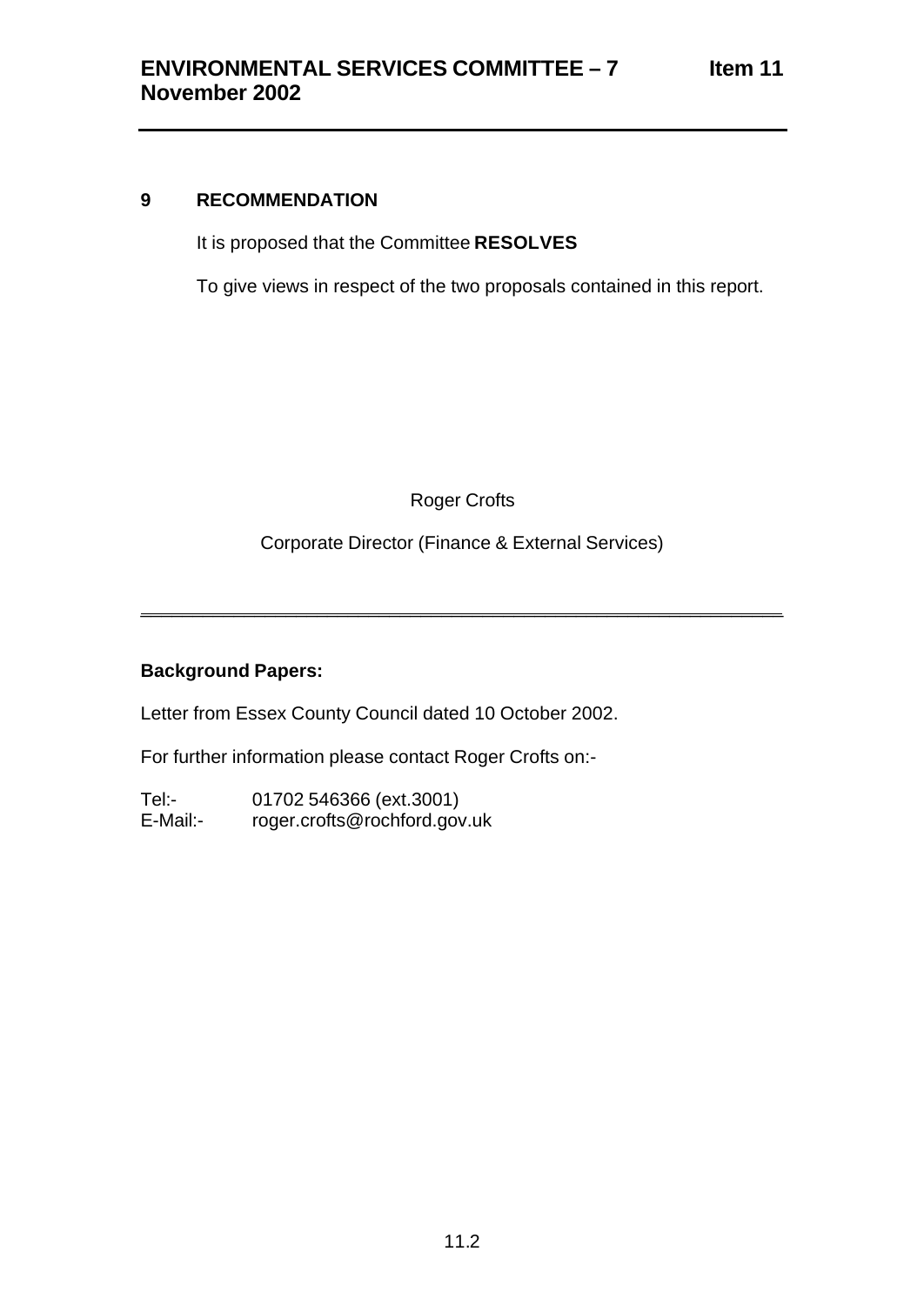# **ENVIRONMENTAL SERVICES COMMITTEE – 7 November 2002**